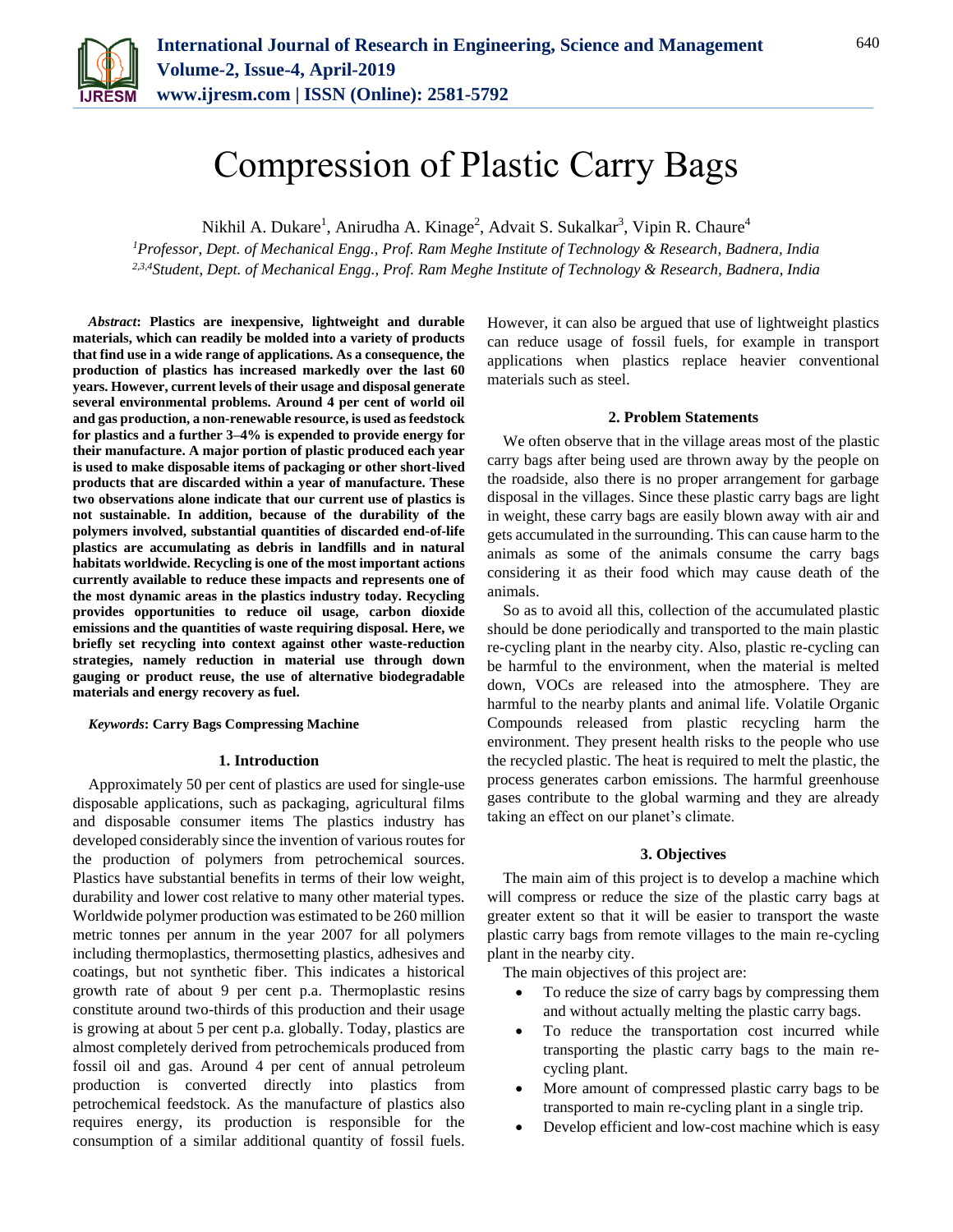

to operate and which can be installed in the remote villages.

 To improve the eco-efficiency by reducing the pollution which is caused during melting and during transportation.

## **4. Working**

This machine works on the simple principle of heating and flat rolling the material. As the plastic is a very delicate material, it shrinks in size when heat is provided to it through different means. Once the plastic gets shrinked, it is very easy to compress the plastic by passing it through the roller assembly. The various parts and components which are used in making of this machine are briefly discussed in the previous chapter of this report.

This machine is very easy to operate and can be operated by semi-skilled labour or person. There is a roller arrangement provided inside the machine (say compression chamber), these rollers are driven with help of a wiper motor used in cars. This motor provides a very high torque with low speed. Out of the 2 rollers, only one roller receives power from the motor while the other roller gets its power through the gears. The rear side of this machine has a gear arrangement which transmits the power from the motor to the rollers. As the gears are meshed with each other, the two rollers rotate in opposite sense thus making it easy to pass the material through the gap between the two rollers.

Inside the compression chamber, 2 halogen lamps of 500 watt each are fitted which works as the heating element. These lamps provide heat to the plastic carry bags as well as to the rollers. The rollers being made up of stainless steel, gets heated up very rapidly. This heating causes the plastic to shrink thus giving higher efficiency during compression and size reduction. During the initial stage of working, this chamber needs to be heated up for around half an hour so as to attain the required temperature limit. For this the halogen lamps remain lit for the required time period thus maintaining the temperature. Once the temperature limit is reached, the rollers are provided with the initial torque by starting the motor. Then finally the plastic bags are put into the chamber and passed through the rollers by varying the speed of the rollers. Thus, we get the desired results without actually melting the plastic and preventing the pollution. The objective is fulfilled.



Fig. 1. Internal roller arrangement



Fig. 2. Front view without Hopper



Fig. 3. Rear view, Gearing Arrangement

## **5. Calculations**

*A. Determination of plastic carry bags compressed per hour (capacity of the machine)*

Average weight of a LDPE carry bag  $= 5.5$  grams Number of carry bags can be compressed in one  $cycle = 3$ bags

Therefore,

Total weight compressed in one cycle=  $3\times5.5$  $= 16.5$  grams

Time taken for one  $cycle = 5$  secs Therefore, plastic compression rate  $= 16.5/5$  $= 3.3$  grams/sec

Plastic compressed per hour = 3.3×3600  $= 11880$  grams/hour  $= 11.88$  kg/hour

*B. Heat energy produced*

Amount of light energy converted into heat energy = 85% Halogens rating  $= 1000$  watts Therefore, Amount of heat energy obtained = 850 watts

*C. Reduction in volume*

Dimensions of a plastic carry bag in space without any external force applied